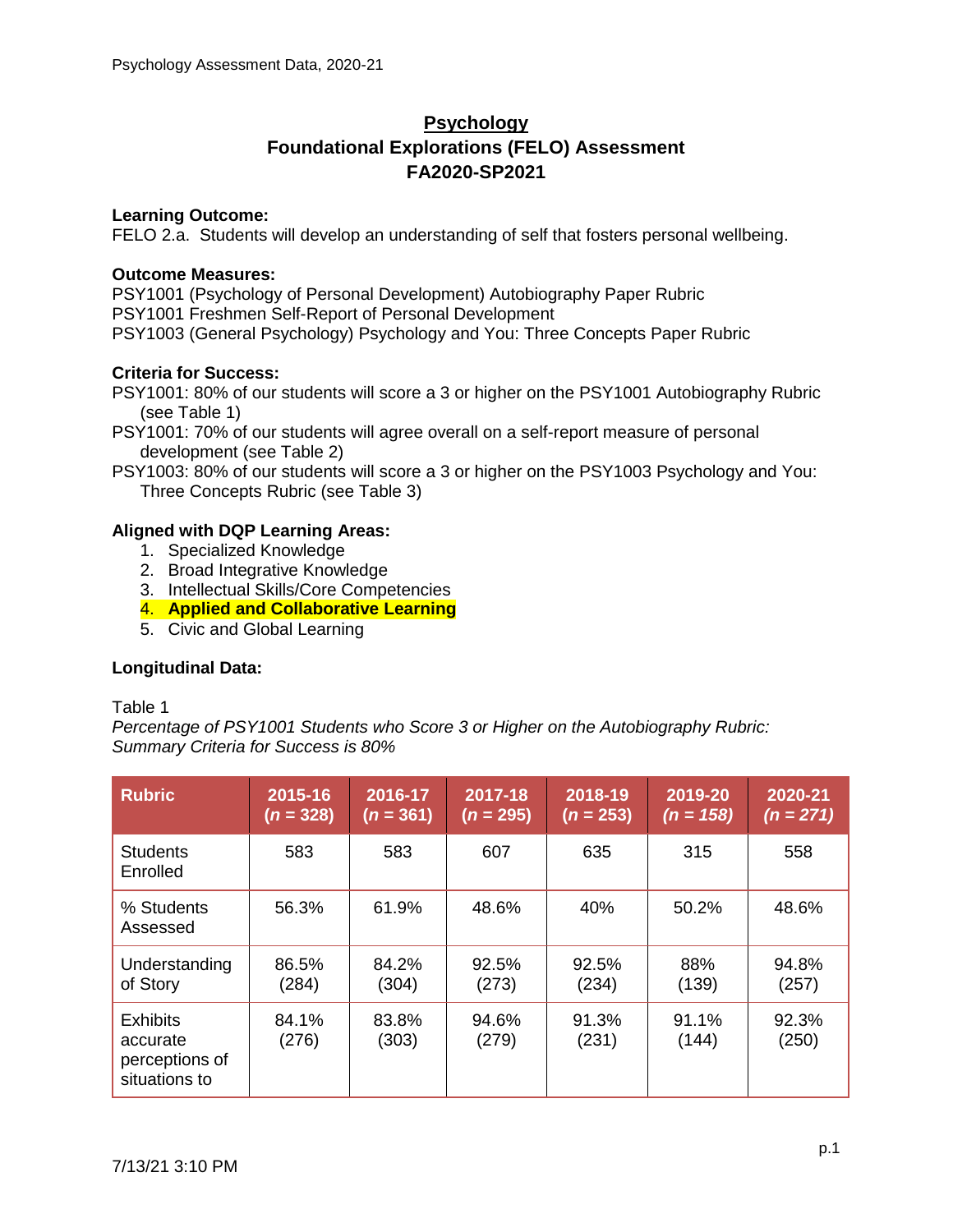| facilitate<br>wellbeing                                                          |                |                |                |                |                |                |
|----------------------------------------------------------------------------------|----------------|----------------|----------------|----------------|----------------|----------------|
| Articulates an<br>understanding<br>of healthy and<br>satisfying<br>relationships | 87.2%<br>(286) | 87.3%<br>(315) | 93.6%<br>(276) | 92.5%<br>(234) | 94.9%<br>(150) | 91.1%<br>(247) |
| <b>Summary</b>                                                                   | 85.9%          | 85.1%          | 93.6%          | 92.1%          | 91.3%          | 92.7%          |

## Table 2

*Percentage of PSY1001 Students Who Agreed or Strongly Agreed with this Self-Report Measure of Personal Development: Summary Criteria for Success is 70%*

| <b>Self-Report</b><br><b>Item</b>                                                                     | $2016 - 17$<br>$(n = 493)$ | 2017-18<br>$(n = 256)$ | 2018-2019<br>$(n = 550)$ | 2019-20*<br>$(n = 262)$ | 2020-21<br>$(n = 486)$ |
|-------------------------------------------------------------------------------------------------------|----------------------------|------------------------|--------------------------|-------------------------|------------------------|
| <b>Students</b><br>Enrolled                                                                           | 583                        | 607                    | 635                      | 315                     | 558                    |
| % Students<br>Assessed                                                                                | 84.6%                      | 42%                    | 87%                      | 83.2%                   | 87.1%                  |
| I understand my<br>story better                                                                       | 78.7%<br>(388)             | 79.7%<br>(204)         | 85.4%<br>(465)           | 83.2%<br>(218)          | 88.9%<br>(432)         |
| I feel that this<br>course allowed<br>me to contribute<br>to my personal<br>growth and<br>development | 86.4%<br>(426)             | 82.0%<br>(210)         | 90.4%<br>(497)           | 92.75%<br>(243)         | 90.9%<br>(442)         |
| I have developed<br>alternative ways<br>of thinking about<br>myself                                   | 85.4%<br>(421)             | 75.0%<br>(197)         | 87.1%<br>(479)           | 88.17%<br>(231)         | 87.4%<br>(425)         |
| This course has<br>allowed me to<br>reflect on my<br>spiritual journey                                | 87.6%<br>(432)             | 84.0%<br>(215)         | 91.5%<br>(503)           | 90.84%<br>(238)         | 91.8%<br>(446)         |
| Summary                                                                                               | 84.5%                      | 80.2%                  | 88.4%                    | 88.7%                   | 89.8%                  |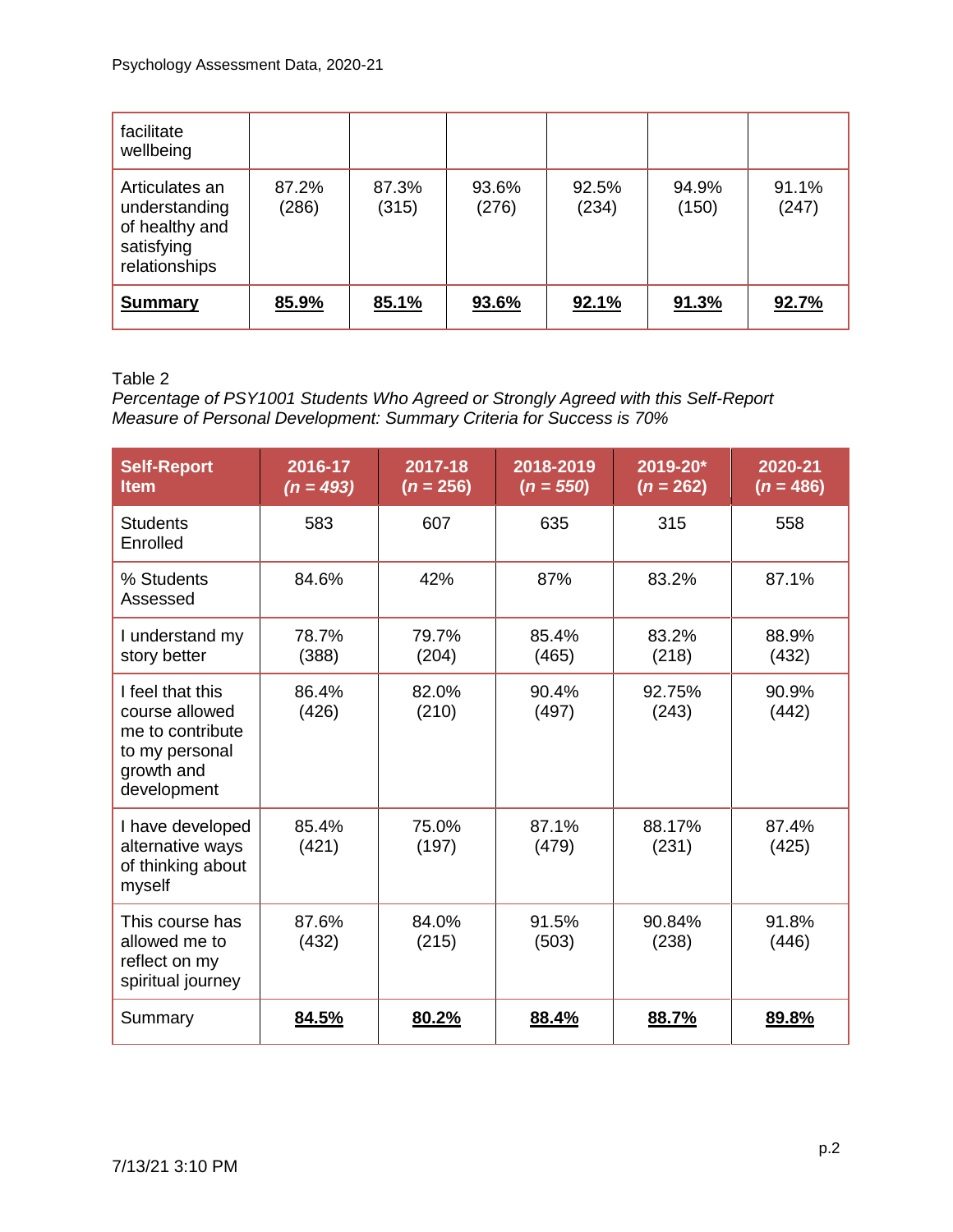#### Table 3

*Percentage of PSY 1003 Students Who Score 3 or Higher on the Psychology and You Rubric: Summary Criteria for Success is 80%*

| <b>Rubric</b>               | 2015-16     | 2016-17     | 2017-18     | 2018-19     | 2019-20    | 2020-21     |
|-----------------------------|-------------|-------------|-------------|-------------|------------|-------------|
|                             | $(n = 151)$ | $(n = 146)$ | $(n = 127)$ | $(n = 134)$ | $(n = 88)$ | $(n = 143)$ |
| <b>Students</b><br>Enrolled | 171         | 154         | 163         | 172         | 88         | 181         |
| % Students<br>Assessed      | 88.3%       | 94.8%       | 77.9%       | 77.9%       | 100%       | 79%         |
| 1a: Why these?              | 98.7%       | 97.3%       | 96.1%       | 98.5%       | 98.9%      | 98.6%       |
|                             | (149)       | (142)       | (123)       | (132)       | (87)       | (141)       |
| 1b: Thriving                | 98.7%       | 95.9%       | 95.3%       | 96.3%       | 100%       | 90.9%       |
|                             | (149)       | (140)       | (122)       | (129)       | (88)       | (130)       |
| <b>Summary</b>              | 98.7%       | 96.5%       | 96.6%       | 97.4%       | 99.4%      | 94.75%      |

## **Conclusions Drawn from Data:**

- The criteria for success was met for both PSY1001 and PSY1003.
- It is notable that in evaluating the university's learning objective "to develop an understanding of self that fosters well-being" over half of the first year entering class are evaluated using both direct (faculty evaluation) and indirect (student evaluation) measures and successfully pass. *See Table 1 and Table 2.*

## **Changes to be Made Based on Data:**

None at this time.

## **Rubrics Used:**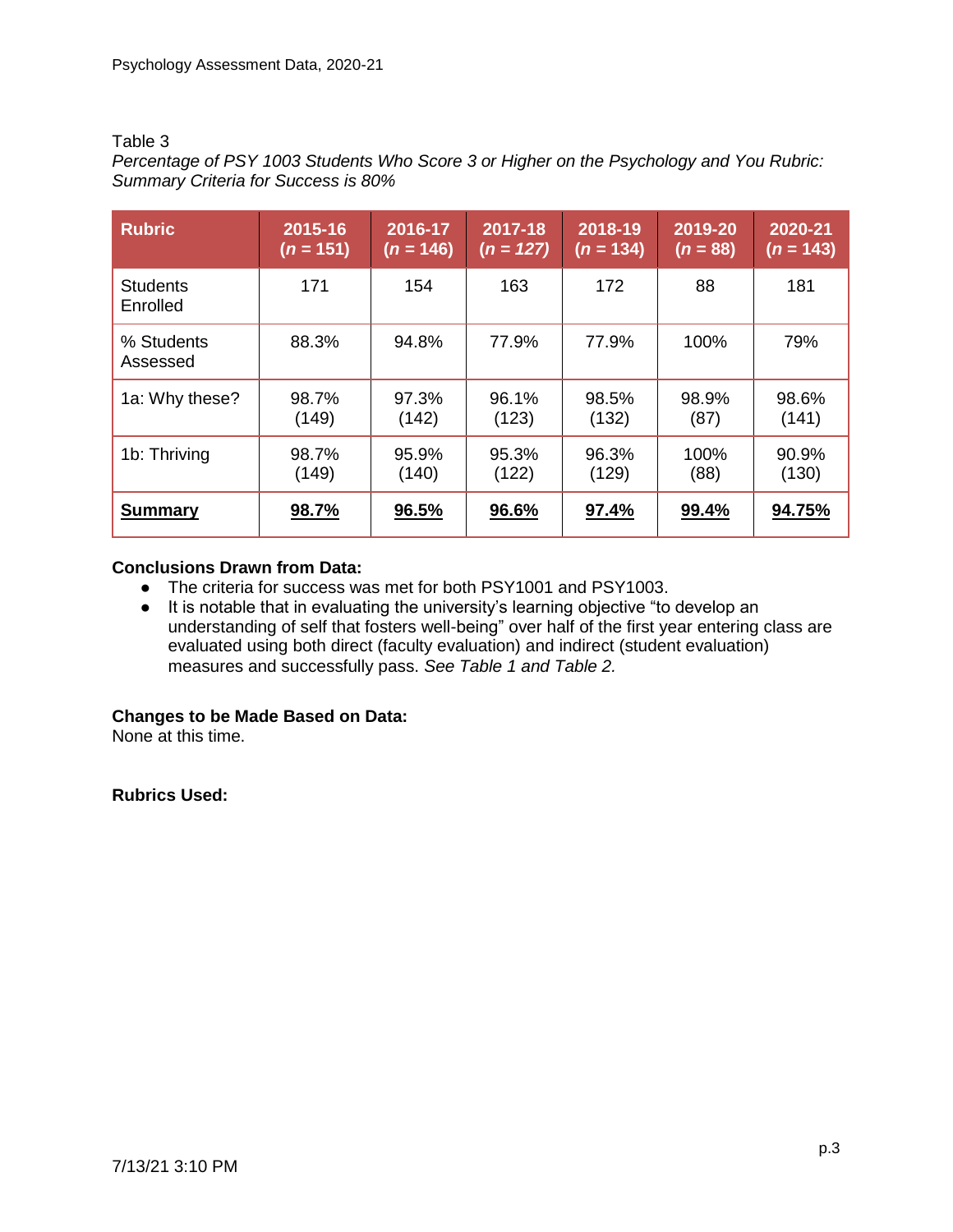| GELO 2.a. Students will develop an understanding of self that fosters personal wellbeing |                                                                                                                              |                                                                                                               |                                                                                                                                                                                                |                                                                                                                                                                                           |  |
|------------------------------------------------------------------------------------------|------------------------------------------------------------------------------------------------------------------------------|---------------------------------------------------------------------------------------------------------------|------------------------------------------------------------------------------------------------------------------------------------------------------------------------------------------------|-------------------------------------------------------------------------------------------------------------------------------------------------------------------------------------------|--|
|                                                                                          | Capstone                                                                                                                     | <b>Milestones</b>                                                                                             | <b>Benchmark</b>                                                                                                                                                                               |                                                                                                                                                                                           |  |
|                                                                                          | 4                                                                                                                            | 3                                                                                                             | 2                                                                                                                                                                                              | 1                                                                                                                                                                                         |  |
| Understanding of increases in the<br>story                                               | Student has made dramatic Student has made<br>understanding of their<br>story.                                               | significant increases in the increases in the<br>understanding of their<br>story.                             | Student has made some<br>understanding of their<br>story.                                                                                                                                      | Student has made minimal to no<br>increases in the understanding of<br>their story.                                                                                                       |  |
| perceptions of<br>situations to<br>facilitate<br>wellbeing                               | Independently and quickly<br>Exhibits accurate implements strategies for<br>correcting thought<br>distortions.               | Learns and implements<br>strategies for correcting<br>thought distortions.                                    | Recognizes one's own<br>tendencies toward thought<br>distortions and situations<br>in which they occur but has<br>difficulty implementing<br>strategies for correcting<br>thought distortions. | Begins to understand that we<br>create our own feelings through<br>our perceptions.                                                                                                       |  |
| Articulates an<br>understanding of<br>healthy and<br>satisfying<br>relationships         | Student consistently<br>creates positive methods<br>of developing and<br>maintaining<br>healthy/satisfying<br>relationships. | Student has demonstrated<br>flexible behavior in order<br>to maintain<br>healthy/satisfying<br>relationships. | Student recognizes one's<br>of interaction but has not<br>yet began implementing<br>appropriate behavior<br>changes to maintain<br>healthy/satisfying<br>relationships.                        | Student begins to understand the<br>own self-defeating patterns components of self-defeating<br>patterns of interaction that<br>prohibit maintaining<br>healthy/satisfying relationships. |  |

# PSY1001 GE Autobiography Rubric